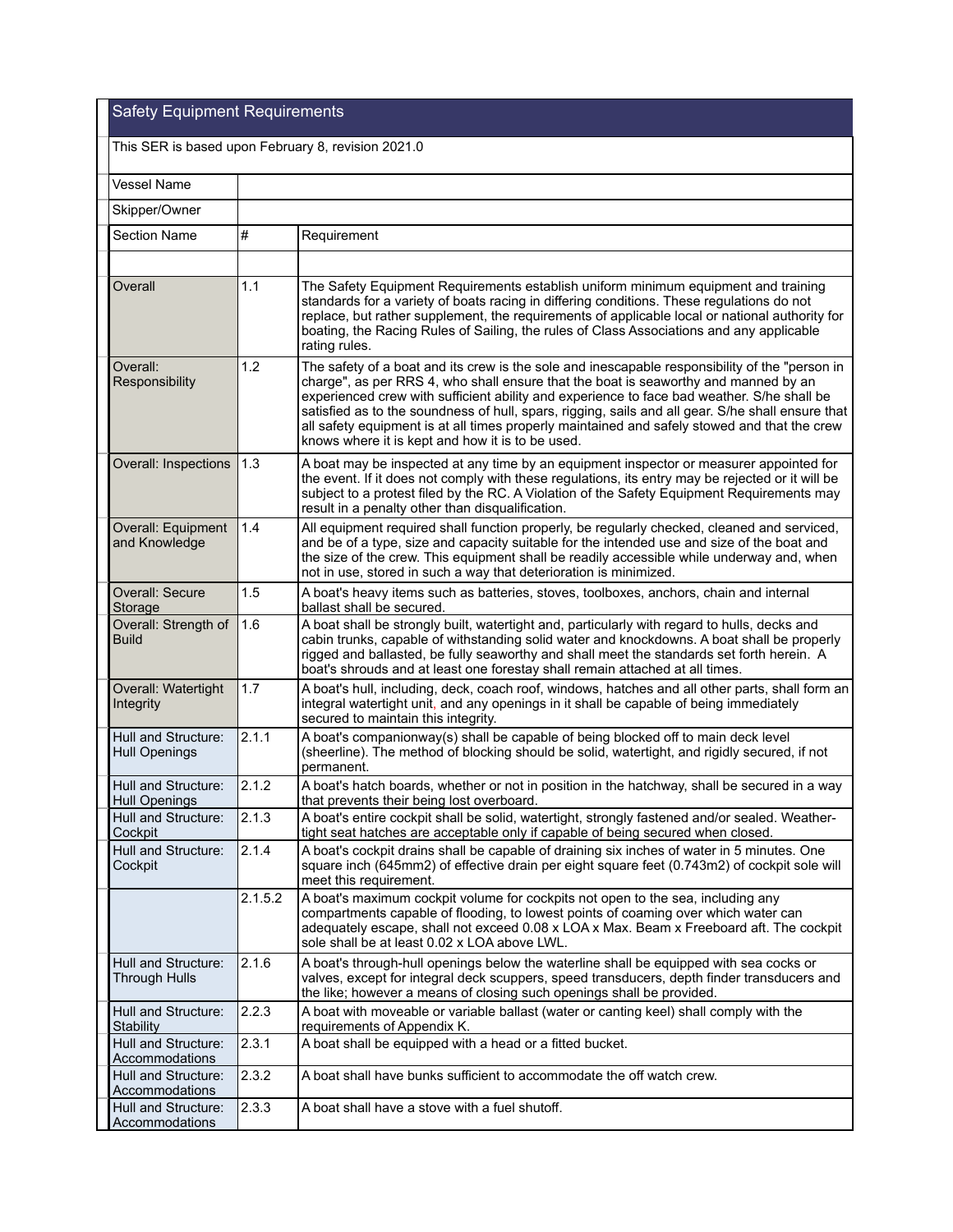| Hull and Structure:<br>Accommodations           | 2.3.5   | A boat shall have adequate hand holds below decks.                                                                                                                                                                                                                                                                                                                                                                                                                                                                                                                                  |
|-------------------------------------------------|---------|-------------------------------------------------------------------------------------------------------------------------------------------------------------------------------------------------------------------------------------------------------------------------------------------------------------------------------------------------------------------------------------------------------------------------------------------------------------------------------------------------------------------------------------------------------------------------------------|
| Hull and Structure:<br>Lifelines                | 2.4.1   | A boat's deck including the headstay shall be surrounded by a suitably strong enclosure,<br>typically consisting of lifelines and pulpits, meeting the requirements in 2.4.2 to 2.4.7.                                                                                                                                                                                                                                                                                                                                                                                              |
| Hull and Structure:<br>Lifelines                | 2.4.2   | A boat's stanchion and pulpit bases shall be within the working deck.                                                                                                                                                                                                                                                                                                                                                                                                                                                                                                               |
| Hull and Structure:<br>Lifelines                | 2.4.3   | Bow pulpits may be open, but the opening between the vertical portion of stanchion pulpit<br>and any part of the boat shall not exceed 14.2" (360mm).                                                                                                                                                                                                                                                                                                                                                                                                                               |
| Hull and Structure:<br>Lifelines                | 2.4.4   | Lifelines shall be-uncoated stainless steel wire. A multipart-lashing segment not to exceed<br>4" per end termination for the purpose of attaching lifelines to pulpits is allowed. Lifelines<br>shall be taut.                                                                                                                                                                                                                                                                                                                                                                     |
| Hull and Structure:<br>Lifelines                | 2.4.4.1 | Lifeline deflection shall not exceed the following: a) When a deflecting force of 9 lbs (40N)<br>is applied to a lifeline midway between supports of an upper or single lifeline, the lifeline<br>shall not deflect more than 2" (50mm). This measurement shall be taken at the widest span<br>between supports that are aft of the mast. b) When a deflecting force of 9 lbs (40N) is<br>applied midway between supports of an intermediate lifeline of all spans that are aft of the<br>mast, deflection shall not exceed 5" (120mm) from a straight line between the stanchions. |
| Hull and Structure:<br>Lifelines                | 2.4.5   | The maximum spacing between lifeline supports (e.g. stanchions and pulpits) shall be<br>87" (2.2m).                                                                                                                                                                                                                                                                                                                                                                                                                                                                                 |
| Hull and Structure:<br>Lifelines                | 2.4.6   | Boats under 30' (9.14m) shall have at least one lifeline with 18" (457mm) minimum height<br>above deck, and a maximum vertical gap of 18" (457mm). Taller heights will require a<br>second lifeline. The minimum diameter shall be 1/8" (3mm).                                                                                                                                                                                                                                                                                                                                      |
| Hull and Structure:<br>Lifelines                | 2.4.7   | Boats 30' and over (9.14m) shall have at least two lifelines with 24" (762mm) minimum<br>height above deck, and a maximum vertical gap of 15" (381mm). The minimum diameter will<br>be 5/32" (4mm) for boats to 43' (13.1m) and 3/16" (5mm) for boats over 43' (13.1m).                                                                                                                                                                                                                                                                                                             |
| Hull and Structure:<br>Lifelines                | 2.4.8   | Toe rails shall be fitted around the foredeck from the base of the mast with a minimum<br>height of 3/4" (18mm) for boats under 30' (9.14m) and 1" (25mm) for boats over 30'. An<br>additional installed lifeline that is 1-2" (25-51mm) above the deck will satisfy this<br>requirement for boats without toerails.                                                                                                                                                                                                                                                                |
| Hull and Structure:<br>Dewatering pumps         | 2.5.1   | A boat shall have a permanently installed manual bilge pump of at least a 10 GPM (37.8 liter<br>per minute) capacity and which is operable from on deck with the cabin closed with the<br>discharge not dependent on an open hatch. Unless permanently attached to the pump, the<br>bilge pump handle shall be securely attached to the boat in its vicinity via a lanyard or catch.<br>A bilge pump discharge shall not be connected to a cockpit drain. The bilge pump shall not<br>discharge into a cockpit unless that cockpit opens aft to the sea.                            |
| Hull and Structure:<br><b>Mast and Rigging</b>  | 2.6     | A boat shall have the heel of a keel-stepped mast securely fastened to the mast step or<br>adjoining structure.                                                                                                                                                                                                                                                                                                                                                                                                                                                                     |
| Hull and Structure:<br>Mechanical<br>Propulsion | 2.7.1   | A boat shall have a mechanical propulsion system that is quickly available and capable of<br>driving the boat at a minimum speed in knots equivalent to the square root of LWL in feet<br>(1.81 times the square root of the waterline in meters) for 10 hours.                                                                                                                                                                                                                                                                                                                     |
| Hull and Structure:<br>Mechanical<br>Propulsion | 2.7.3   | The boat's engine and generator installation (if so equipped) must conform to ABYC, ISO, or<br>U.S. Coast Guard standards.                                                                                                                                                                                                                                                                                                                                                                                                                                                          |
| Safety Equipment:<br>Personal                   | 3.1.1   | Each crewmember shall have a life jacket that provides at least 33.7lbs (150N) of buoyancy,<br>intended to be worn over the shoulders (no belt pack), meeting either U.S. Coast Guard or<br>ISO specifications. Alternatively, each crewmember shall have an inherently buoyant off-<br>shore life jacket that provides at least 22lbs (100N) of buoyancy meeting either U.S. Coast<br>Guard or ISO specifications.                                                                                                                                                                 |
| Safety Equipment:<br>Personal                   | 3.1.2   | Life jackets shall be equipped with crotch or leg straps, a whistle, a waterproof light, be fitted<br>with marine-grade retro-reflective material, and be clearly marked with the boat's or wearer's<br>name, and be compatible with the wearer's safety harness. If the life jacket is inflatable, it<br>shall be regularly checked for air retention.                                                                                                                                                                                                                             |
| Safety Equipment:<br>Personal                   | 3.1.4   | Each crewmember shall have a safety harness and compatible safety tether not more than<br>6'7" (2m) long with a minimum tensile strength of 4500 lb. (20kN). The tether shall have a<br>snap hook at its far end and a means to quickly disconnect the tether at the chest end.                                                                                                                                                                                                                                                                                                     |
| Safety Equipment:<br><b>Deck Safety</b>         | 3.2.1   | A boat shall carry jacklines with a breaking strength of at least 4500 lb. (20kN) which allow<br>the crew to reach all points on deck, connected to similarly strong attachment points, in<br>place while racing.                                                                                                                                                                                                                                                                                                                                                                   |
| Safety Equipment:<br><b>Deck Safety</b>         | 3.2.2   | A boat shall have adequate clipping points or jacklines that allow the crew to clip on before<br>coming on deck and unclip after going below.                                                                                                                                                                                                                                                                                                                                                                                                                                       |
| Safety Equipment:<br><b>Navigation Lights</b>   | 3.3.1   | A boat racing between sunset and sunrise shall carry navigation lights that meet U. S. Coast<br>Guard or applicable government requirements mounted so that they will not be obscured by<br>the sails nor be located below deck level.                                                                                                                                                                                                                                                                                                                                              |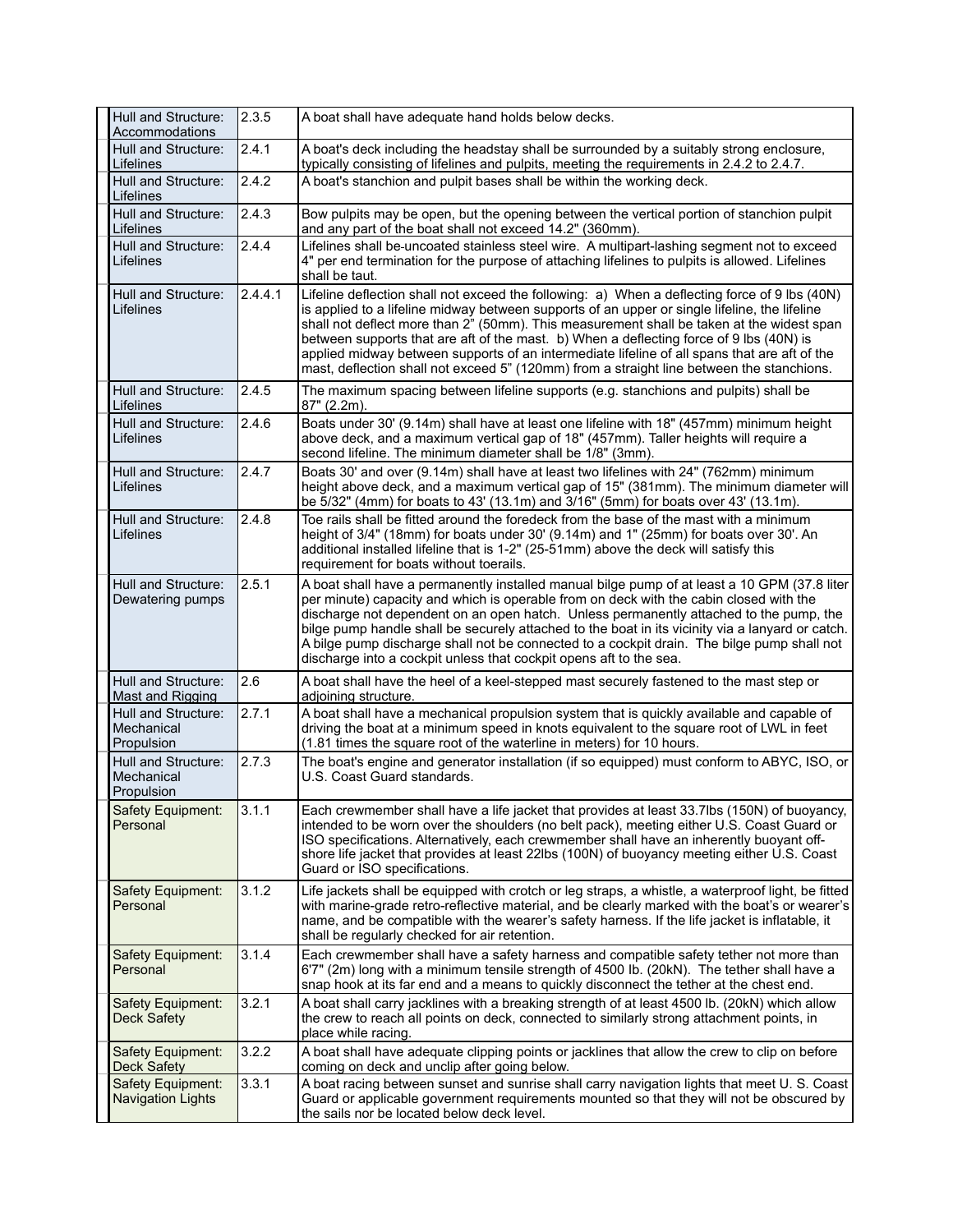| <b>Safety Equipment:</b><br><b>Navigation Lights</b>     | 3.3.2  | A boat shall have a second set of navigation lights that comply with US Coast Guard or<br>applicable government requirements and which can be connected to a different power<br>source than the primary lights.                                                                                                                                                                                                                                                              |
|----------------------------------------------------------|--------|------------------------------------------------------------------------------------------------------------------------------------------------------------------------------------------------------------------------------------------------------------------------------------------------------------------------------------------------------------------------------------------------------------------------------------------------------------------------------|
| Safety Equipment:<br><b>Fire Extinguishers</b>           | 3.4    | A boat shall carry fire extinguisher(s) that meets U.S. Coast Guard or applicable government<br>requirements, when applicable.                                                                                                                                                                                                                                                                                                                                               |
| Safety Equipment:<br><b>Sound Producing</b><br>Equipment | 3.5    | A boat shall carry-sound-making devices that meets U.S. Coast Guard or applicable<br>government requirements, when applicable.                                                                                                                                                                                                                                                                                                                                               |
| Safety Equipment:<br><b>Visual Distress</b><br>Signals   | 3.6.4  | A boat shall carry U.S. Coast Guard (or applicable government entity) flares or approved<br>S.O.S Distress light meeting day-night requirements; in either case, not older than the<br>expiration date.                                                                                                                                                                                                                                                                      |
| Safety Equipment:<br>Visual Distress<br>Signals          | 3.6.5  | Boat flares stored inside of life rafts may not be used to satisfy the flare requirement.                                                                                                                                                                                                                                                                                                                                                                                    |
| Safety Equipment:<br>Man Overboard                       | 3.7.1  | A boat shall carry a Lifesling or equivalent man overboard rescue device equipped with a<br>self igniting light stored on deck and ready for immediate use.                                                                                                                                                                                                                                                                                                                  |
| Safety Equipment:<br>Man Overboard                       | 3.7.2  | A boat shall have a man overboard pole and flag, with a lifebuoy, a self-igniting light, a<br>whistle, and a drogue attached. A self-inflating Man Overboard Module, Dan Buoy or similar<br>device will satisfy this requirement. Self-inflating apparatus shall be tested and serviced in<br>accordance with the manufacturer's specifications. These items shall be stored on deck,<br>ready for immediate use, and affixed in a manner that allows for a "quick release". |
| Safety Equipment:<br>Man Overboard                       | 3.7.3  | A boat shall have a throwing sock-type heaving line of 50' (15m) or greater of floating<br>polypropylene line readily accessible to the cockpit.                                                                                                                                                                                                                                                                                                                             |
| Safety Equipment:<br>Man Overboard                       | 3.7.4  | A boat shall carry a Coast Guard or applicable government approved "throwable device". If<br>the device carried under 3.7.1 or 3.7.2 satisfies this requirement, then no additional device<br>is needed.                                                                                                                                                                                                                                                                     |
| Safety Equipment:<br>Emergency<br>Communications         | 3.8.1  | A boat shall have a permanently installed 25-watt VHF radio connected to a masthead<br>antenna by a co-axial feeder cable with no more than a 40% power loss. Such radio shall<br>have DSC capability, have an antenna of at least 15" (381mm) in length, be connected to or<br>have an internal GPS, and have the assigned MMSI number (unique to the boat) programed<br>into the VHF.                                                                                      |
| Safety Equipment:<br>Emergency<br>Communications         | 3.8.2  | A boat shall have a watertight handheld VHF radio or a handheld VHF radio with waterproof<br>cover. This radio shall have DSC/GPS capability with an MMSI number properly registered<br>to the vessel.                                                                                                                                                                                                                                                                       |
| Safety Equipment:<br>Emergency<br>Communications         | 3.8.4  | A boat shall have an emergency VHF antenna with sufficient coax to reach the deck.                                                                                                                                                                                                                                                                                                                                                                                           |
| Safety Equipment:<br>Emergency<br>Communications         | 3.9    | All boats shall have an AIS Transponder, sharing a masthead VHF antenna via a low loss<br>AIS antenna splitter. An acceptable alternative is a dedicated AIS antenna that is a minimum<br>of 0.9 meters long, mounted with its base at least 3 meters above the water, and fed with<br>coax that has a maximum 40% power loss.                                                                                                                                               |
| Safety Equipment:<br>Emergency<br>Communications         | 3.14   | A boat shall carry a GPS receiver.                                                                                                                                                                                                                                                                                                                                                                                                                                           |
| Safety Equipment:<br>Emergency<br>Communications         | 3.15   | A boat shall carry an electronic means to record the position of a man overboard within ten<br>seconds. This may be the same instrument listed in 3.14.                                                                                                                                                                                                                                                                                                                      |
| Safety Equipment:<br>Emergency<br>Communications         | 3.16.1 | A boat shall carry a 406MHz EPIRB that is properly registered to the boat. This device shall<br>be equipped with an internal GPS.                                                                                                                                                                                                                                                                                                                                            |
| Safety Equipment:<br>Navigation                          | 3.17   | A boat shall have a knotmeter and/or distance-measuring instrument.                                                                                                                                                                                                                                                                                                                                                                                                          |
| Safety Equipment:<br>Navigation                          | 3.18   | A boat shall have a permanently installed depth sounder that can measure to depths of at<br>least 200 ft. (61m).                                                                                                                                                                                                                                                                                                                                                             |
| Safety Equipment:<br>Navigation                          | 3.19.1 | A boat shall have a permanently mounted magnetic compass independent of the boat's<br>electrical system suitable for steering at sea.                                                                                                                                                                                                                                                                                                                                        |
| Safety Equipment:<br>Navigation                          | 3.19.2 | A boat shall have a second magnetic compass suitable for steering at sea which may be<br>handheld.                                                                                                                                                                                                                                                                                                                                                                           |
| Safety Equipment:<br>Navigation                          | 3.20   | A boat shall have non-electronic charts that are appropriate for the race area.                                                                                                                                                                                                                                                                                                                                                                                              |
| Safety Equipment:<br>Damage Control                      | 3.22   | A boat shall carry soft plugs of an appropriate material, tapered and of the appropriate size,<br>attached or stowed adjacent to every through-hull opening.                                                                                                                                                                                                                                                                                                                 |
| <b>Gear: Anchoring</b>                                   | 3.23   | A boat shall carry one anchor, meeting the anchor manufacturer's recommendations based<br>on the yacht's size, with a suitable combination of chain and line.                                                                                                                                                                                                                                                                                                                |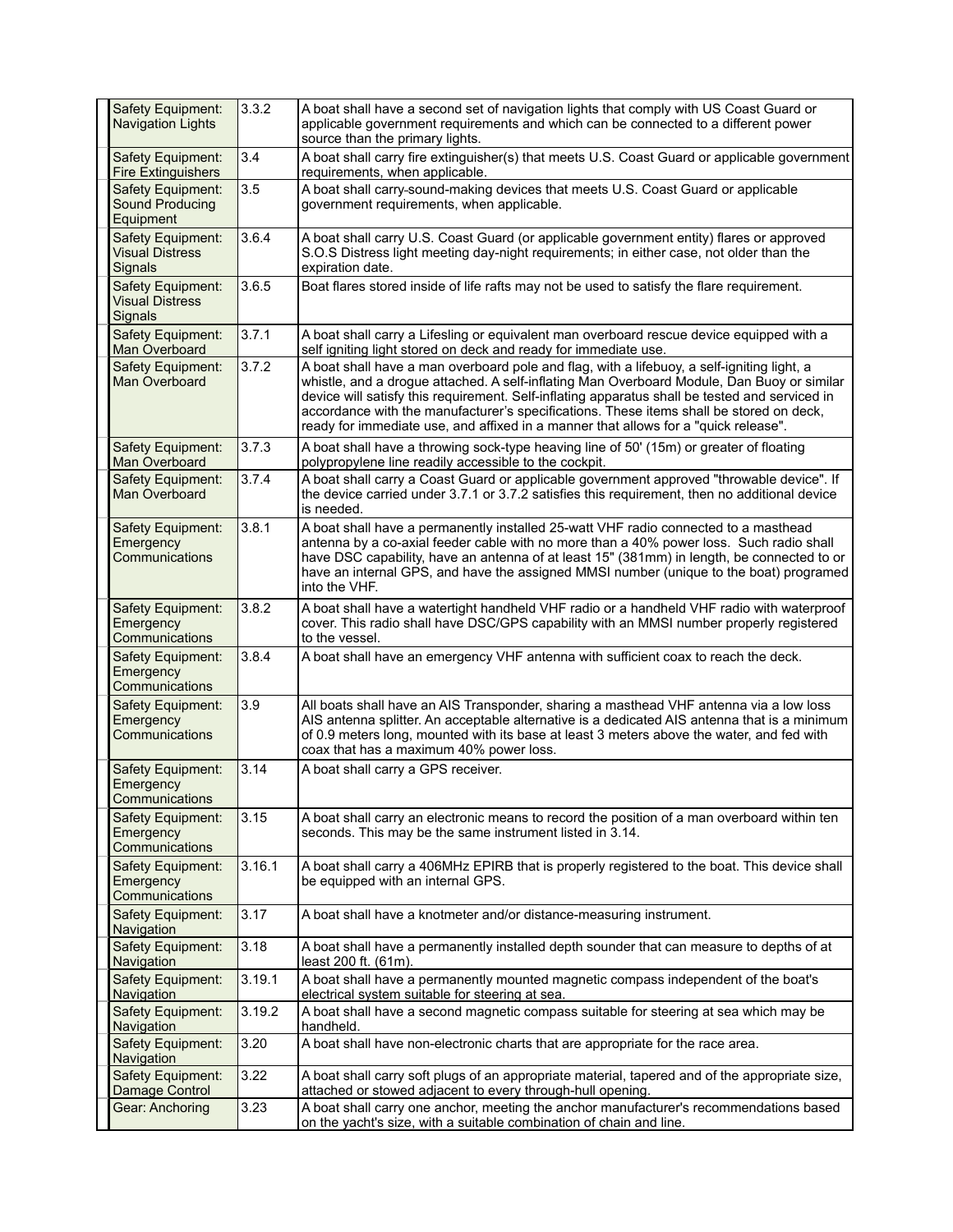| Gear: Lights                              | 3.24.1 | A boat shall carry a watertight, high-powered searchlight, suitable for searching for a person<br>overboard at night or for collision avoidance.                                                                                                                                                                                                                                                                                                                                                                                                                                                                                                                                                                                                                                             |
|-------------------------------------------|--------|----------------------------------------------------------------------------------------------------------------------------------------------------------------------------------------------------------------------------------------------------------------------------------------------------------------------------------------------------------------------------------------------------------------------------------------------------------------------------------------------------------------------------------------------------------------------------------------------------------------------------------------------------------------------------------------------------------------------------------------------------------------------------------------------|
| Gear: Lights                              | 3.24.2 | A boat shall carry a watertight flashlight for each crewmember with spare batteries in<br>addition to the above.                                                                                                                                                                                                                                                                                                                                                                                                                                                                                                                                                                                                                                                                             |
| Gear: Medical Kits                        | 3.25   | A boat shall carry a first aid kit and first aid manual suitable for the likely conditions of the<br>passage and the number of crew aboard.                                                                                                                                                                                                                                                                                                                                                                                                                                                                                                                                                                                                                                                  |
| Gear: Radar<br><b>Reflectors</b>          | 3.26   | A boat shall carry an 11.5" (292mm) diameter or greater octahedral radar reflector or one of<br>equivalent performance.                                                                                                                                                                                                                                                                                                                                                                                                                                                                                                                                                                                                                                                                      |
|                                           | 3.27.1 | A boat shall carry two sturdy buckets of at least two gallons (8 liters) capacity with lanyards<br>attached.                                                                                                                                                                                                                                                                                                                                                                                                                                                                                                                                                                                                                                                                                 |
| Gear: Safety<br>Diagram                   | 3.28   | A boat shall post a durable, waterproof diagram or chart locating the principal items of safety<br>equipment and through hulls in the main accommodation area where it can be easily seen.                                                                                                                                                                                                                                                                                                                                                                                                                                                                                                                                                                                                   |
| Gear: Emergency<br><b>Steering</b>        | 3.29.1 | A boat shall have an emergency tiller, capable of being fitted to the rudder stock.                                                                                                                                                                                                                                                                                                                                                                                                                                                                                                                                                                                                                                                                                                          |
| Gear: Spare Parts                         | 3.30   | A boat shall carry tools and spare parts, including an effective means to quickly disconnect<br>or sever the standing rigging from the hull.                                                                                                                                                                                                                                                                                                                                                                                                                                                                                                                                                                                                                                                 |
| Gear: Identification                      | 3.31   | All lifesaving equipment shall bear retro-reflective material and be marked with the yacht's<br>or wearer's name. The exception would be for new equipment or rented equipment (e.g. life<br>rafts) that would require the unpacking of sealed equipment in order to meet this<br>requirement. The boat name shall be added during the first servicing of any new<br>equipment.                                                                                                                                                                                                                                                                                                                                                                                                              |
| Gear: Cockpit Knife                       | 3.32   | A boat shall carry a strong, sharp knife, sheathed and securely restrained which is readily<br>accessible from the deck and/or cockpit.                                                                                                                                                                                                                                                                                                                                                                                                                                                                                                                                                                                                                                                      |
| Sails: Mainsail<br>Reefing                | 3.33.1 | A boat shall have a mainsail reefing capable of reducing the luff length by at least 10%.                                                                                                                                                                                                                                                                                                                                                                                                                                                                                                                                                                                                                                                                                                    |
| Rigging: Halyards                         | 3.35   | A boat shall not be rigged with any halyard that requires a person to go aloft in order to<br>lower a sail.                                                                                                                                                                                                                                                                                                                                                                                                                                                                                                                                                                                                                                                                                  |
| Rigging: Boom<br>Support                  | 3.36   | A boat over 30' LOA (9.14m) shall have a means to prevent the boom from dropping if<br>support from the mainsail or halyard fails.                                                                                                                                                                                                                                                                                                                                                                                                                                                                                                                                                                                                                                                           |
| <b>Gear: Life Rafts</b>                   | 3.39   | A boat shall carry adequate inflatable life raft(s) designed for saving life at sea with designed<br>capacity for containing the entire crew. The raft shall be SOLAS, ISAF, ISO 9650-1 or ORC<br>approved. The raft shall be stored in such a way that it is capable of being launched within<br>15 seconds. Boats built after 01/06/2001 shall have the life raft stowed in a deck mounted<br>rigid container or stowed in watertight or self-draining purpose built rigid compartment(s)<br>opening adjacent to the cockpit or the working deck. Boats built prior to 01/06/2001 may<br>alternatively stow the life raft in a valise not weighing over 88 lbs. securely below deck and<br>adjacent to the companionway. The life raft(s) shall hold current certificate(s) of inspection. |
| <b>Gear: Life Rafts</b>                   | 3.40   | A boat shall have a grab bag with a lanyard and clip for each life raft. The grab bag shall<br>have inherent flotation and be of a bright fluorescent color containing at least an EPIRB, and<br>a watertight handheld VHF radio. The VHF radio and EPIRB need not be in addition to the<br>prior requirements.                                                                                                                                                                                                                                                                                                                                                                                                                                                                              |
| Skills: Emergency<br>Steering             | 4.1.1  | A boat's crew shall be aware of multiple methods of steering the boat with the rudder<br>disabled, and shall have chosen and practiced one method of steering the boat with the<br>rudder disabled and be prepared to demonstrate said method of steering both upwind and<br>downwind.                                                                                                                                                                                                                                                                                                                                                                                                                                                                                                       |
| Skills: Man<br>Overboard                  | 4.2    | Annually, two-thirds of the boat's racing crew shall practice man-overboard procedures on<br>the boat. The practice shall consist of marking and returning to a position on the water, and<br>demonstrating a method of hoisting a crewmember back on deck, or other consistent means<br>of reboarding the crewmember.                                                                                                                                                                                                                                                                                                                                                                                                                                                                       |
| Skills: Safety at Sea   4.3.1<br>Training |        | At least 30% of those aboard the boat, but not fewer than two members of the crew, unless<br>racing single-handed, including the person in charge, shall have attended a one-day or two-<br>day US Sailing Safety at Sea Seminar within the last 5 years, including onlne courses when<br>available, or other courses as accepted by US Sailing or other national authority.                                                                                                                                                                                                                                                                                                                                                                                                                 |
| <b>Skills: Crew</b><br>Training           | 4.4    | As required in 1.2 above the person in charge shall ensure that all crew members know<br>where all emergency equipment is located and how to operate the equipment. In addition,<br>the person in charge and crew should discuss how to handle various emergency situations<br>including Crew Overboard, Grounding, Loss of steering, Flooding, Fire, Dismasting, and<br>Abandon Ship.                                                                                                                                                                                                                                                                                                                                                                                                       |